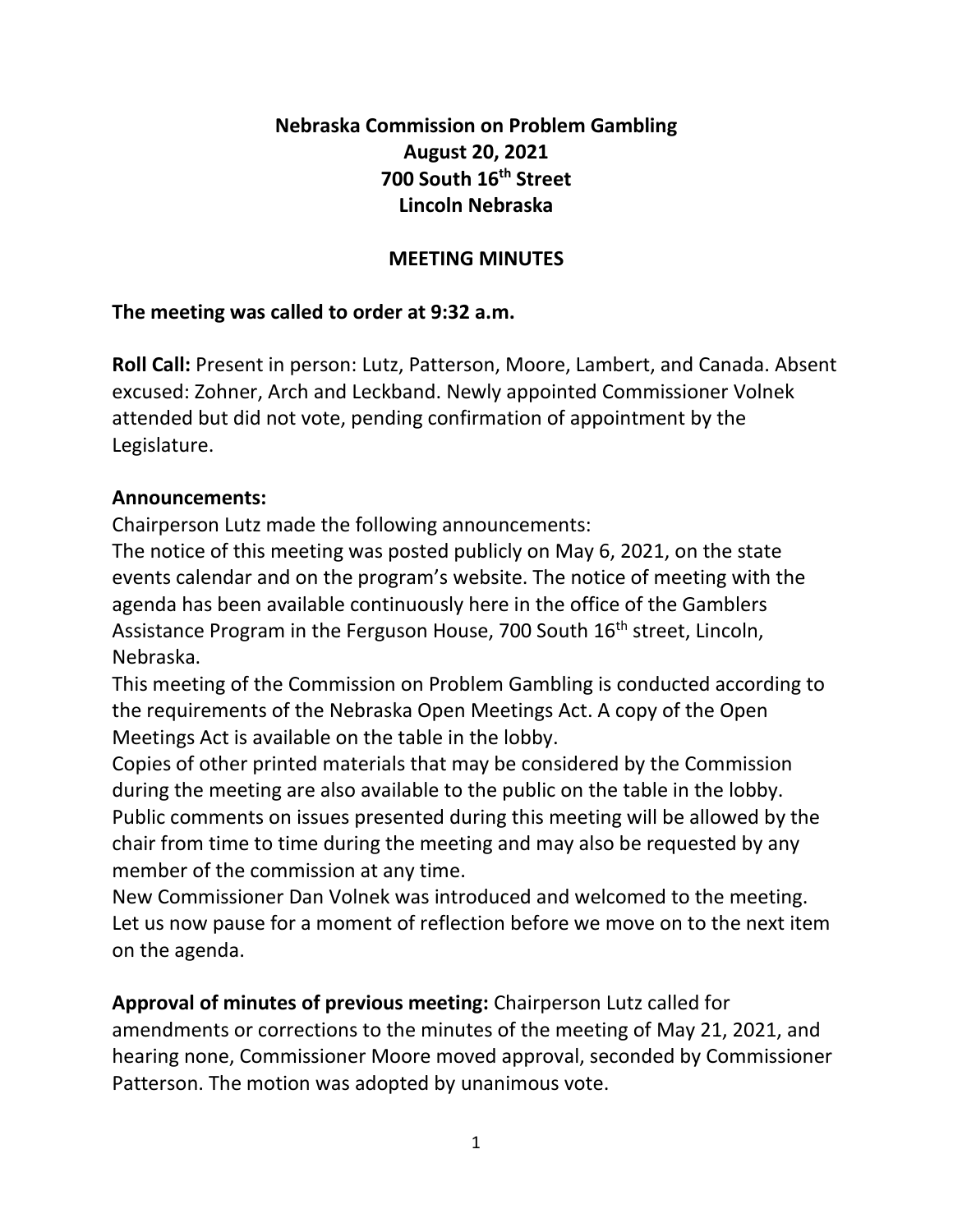# **The written Director's narrative report was distributed and is attached to these minutes.**

**Legislation:** The director reported on the development of rules and regulations to govern licensing new horserace tracks and casinos, and operations of a casino regulatory agency. Opening of casinos may be delayed by several months due to the complexity of the new regulations and difficulty staffing the agency.

**Finance:** Several financial reports from the Department of Administrative Services Accounting Division were distributed and reviewed with the Commission. These are referred to in the written report.

**Summary of Fiscal Year End Operations:** The director's report summarizes the results of operations during the period July 1, 2020-June 30, 2021. The Commission reviewed a spread sheet that itemizes contractor performance and overall cost of services.

### **Amended Program Budget Resolution for Fiscal Year 2021-22**

The Commission reviewed and discussed amendments to the proposed budget for the next fiscal year. The budget adopted May 21 included projections of revenue and spending based on historical experience plus projected casino wagering tax revenue of approximately \$185,000. The slow progress of adopting regulations and recruiting gaming commission staff means that this revenue may not be collected during the fiscal year. The director recommended an amended budget that reduces projected income and expenditures by the amount of the projected wagering tax. The reduction affects the projected amount of expenditures for counseling. After discussion, Commissioner Canada moved for adoption of the amended budget. Commissioner Moore seconded the motion which was then adopted by unanimous vote.

## **Extension of Counselor Certificates**

The director recommended a blanket extension of all counselor certificates for another year. This would restore Program certificates to the even-year renewal cycle that is in effect for mental and behavioral health licenses issued by DHHS. The director also recommended that certificate holders be required to provide proof of 1.5 times the minimum continuing education hours applicable to the original two-year terms of their certificates. The recommendation is based on the difficulty obtaining current gambling-specific continuing education credits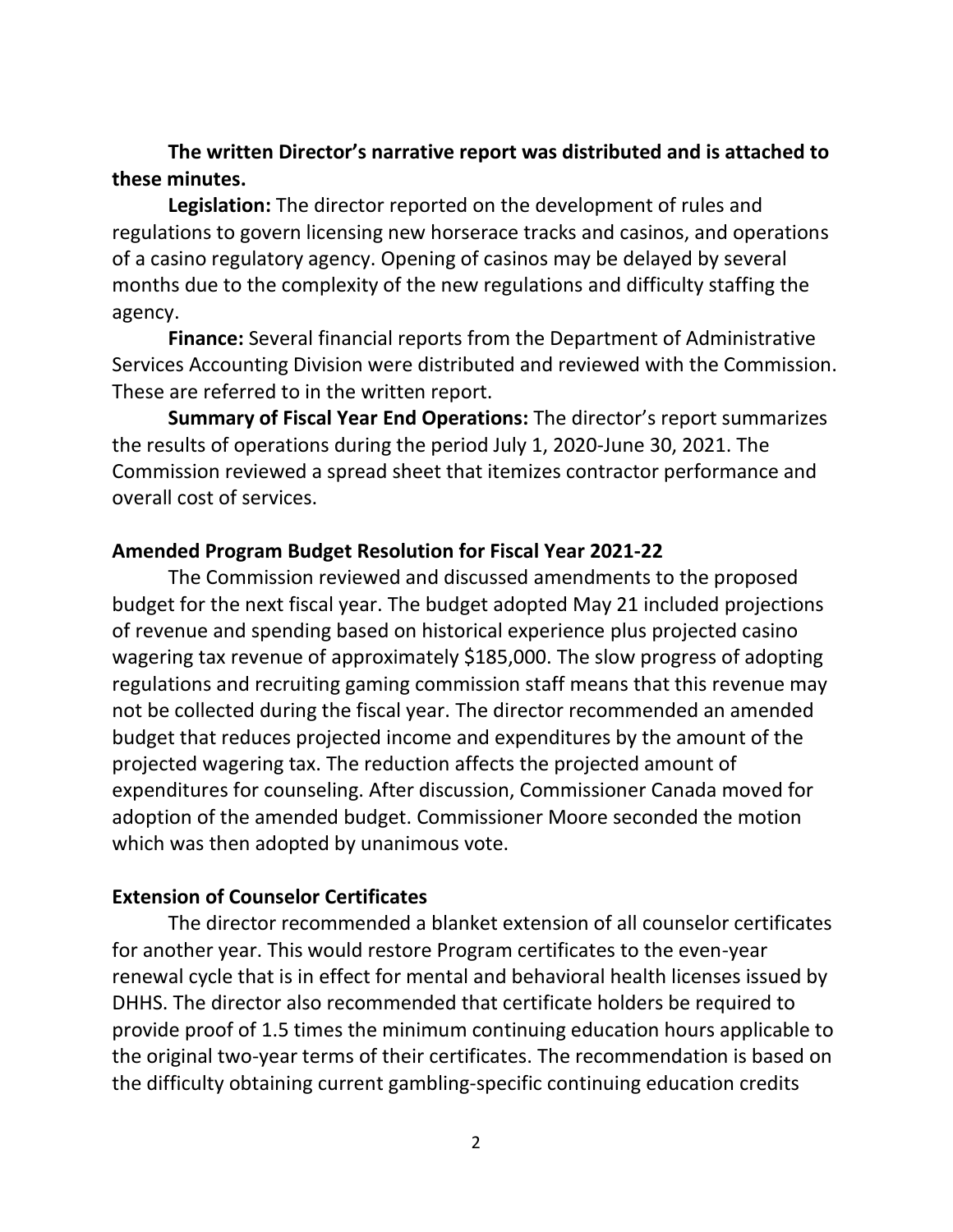during the pandemic. After discussion, Commissioner Canada moved for adoption of the resolution. Commissioner Moore seconded the motion which was then adopted by unanimous vote.

#### **Approve Issuance of Counselor Certificates**

The Commission reviewed applications for certification by Megan Leikam and Rayla Cooper, and for reinstatement of the provisional certificate of Amelia Den Hartog. After discussion, Commissioner Canada moved for approval of all three certificate requests. Commissioner Patterson seconded the motion which was then adopted by unanimous vote.

#### **Revised Certification Standards**

The Commission reviewed changes to the program's training and certification manual which have been recommended by the director with approval of the Certification Advisory Board. The new manual establishes certification standards that distinguish between classes of candidates based on prior license status. After discussion, Commissioner Patterson moved for adoption of the revised standards. Commissioner Moore seconded the motion, which was adopted by unanimous vote.

#### **Appoint Certification Advisory Board Members**

The director suggested appointment of Gina Fricke and Ron Felton to fill two vacancies on the Certification Advisory Board. After discussion, Commissioner Canada moved approval of the appointments. Commissioner Lambert seconded the motion which was adopted by unanimous vote.

#### **Approve Issuance of Service Contracts**

The Commission reviewed a list of service contracts issued in June based on the budget adopted by the Commission on May 21. After discussion, Commissioner Patterson moved approval of the contract awards. Commissioner Moore seconded the motion which was adopted by unanimous vote.

#### **Affirm Executive Committee Decision to Sponsor NABHO Annual Conference**

On June 9, 2021, the Executive Committee voted to approve expenditure of \$2,500 for a sponsorship of the annual conference of the Nebraska Association of Behavioral Health Organizations. The conference is in October, but sponsorship payment was due in order to assure payment within the fiscal year 2020-21. After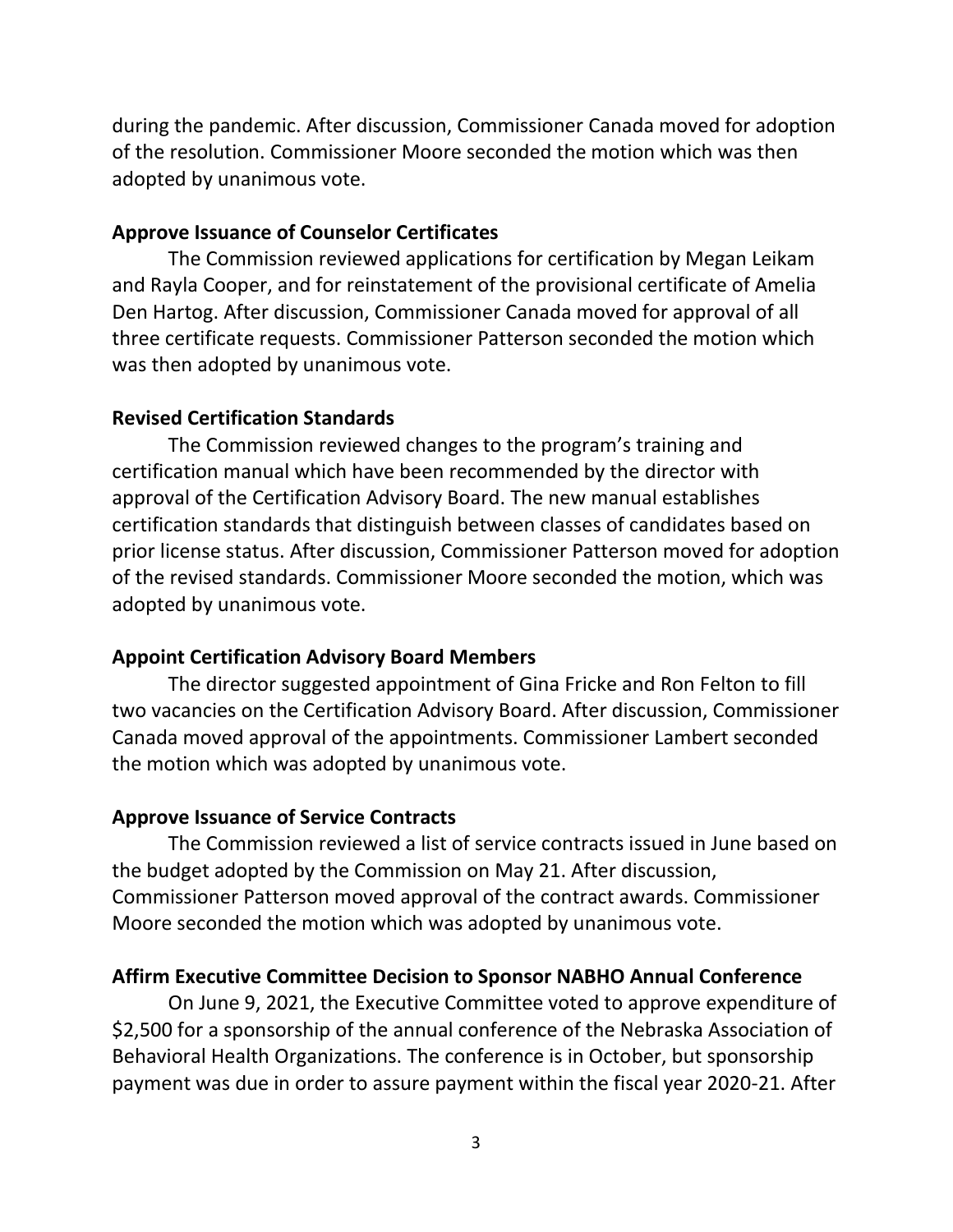discussion Commissioner Canada moved approval of the decision of the executive committee. Commissioner Patterson seconded the motion which was adopted by unanimous vote.

# **Bellevue University Contract to Write and Administer a Test to Candidates for Certification**

The director presented a proposal to award a contract to Bellevue University in the amount of \$5,000 to pay for the development and administration of a test to students who complete the Gambling Certificate courses. Bellevue will be paid \$1,000 for writing the test, and \$200 for each student taking the test one time. After discussion, Commissioner Moore moved approval of the contract. Commissioner Lambert seconded the motion which was adopted by unanimous vote.

## **Agent Brand Contract Report**

Representatives of Agent Brand reviewed the results of the digital media campaign including betcareful and lifeafterbet, the two URL internet searches that direct respondents to the program's website. The campaign is performing above expectations and has been renewed for the year from July 1, 2021 to June 30, 2022, for the amount of \$400,000. New digital messages were displayed, and discussion followed about improvement of the program website on the Nebraska.gov web portal.

## **Comprehensive Data Report**

The annual data report compiled by J. P. Ramirez was presented, including a preview of a new analysis that correlates types of preferred gambling with amounts of debt from gambling. Other data correlations gathered over the past 4 years from approximately 500 gamblers will enable the Commission to better understand and explain the circumstances of the program's clients.

### **Next meeting date**

The next meeting of the Commission will be held at Ferguson House on November 19, 2021, beginning at 9:30 a.m.

# **Copies of all printed materials distributed to the Commissioners are retained in the records of the program at the program office.**

**The meeting was adjourned at 12:40 p.m.**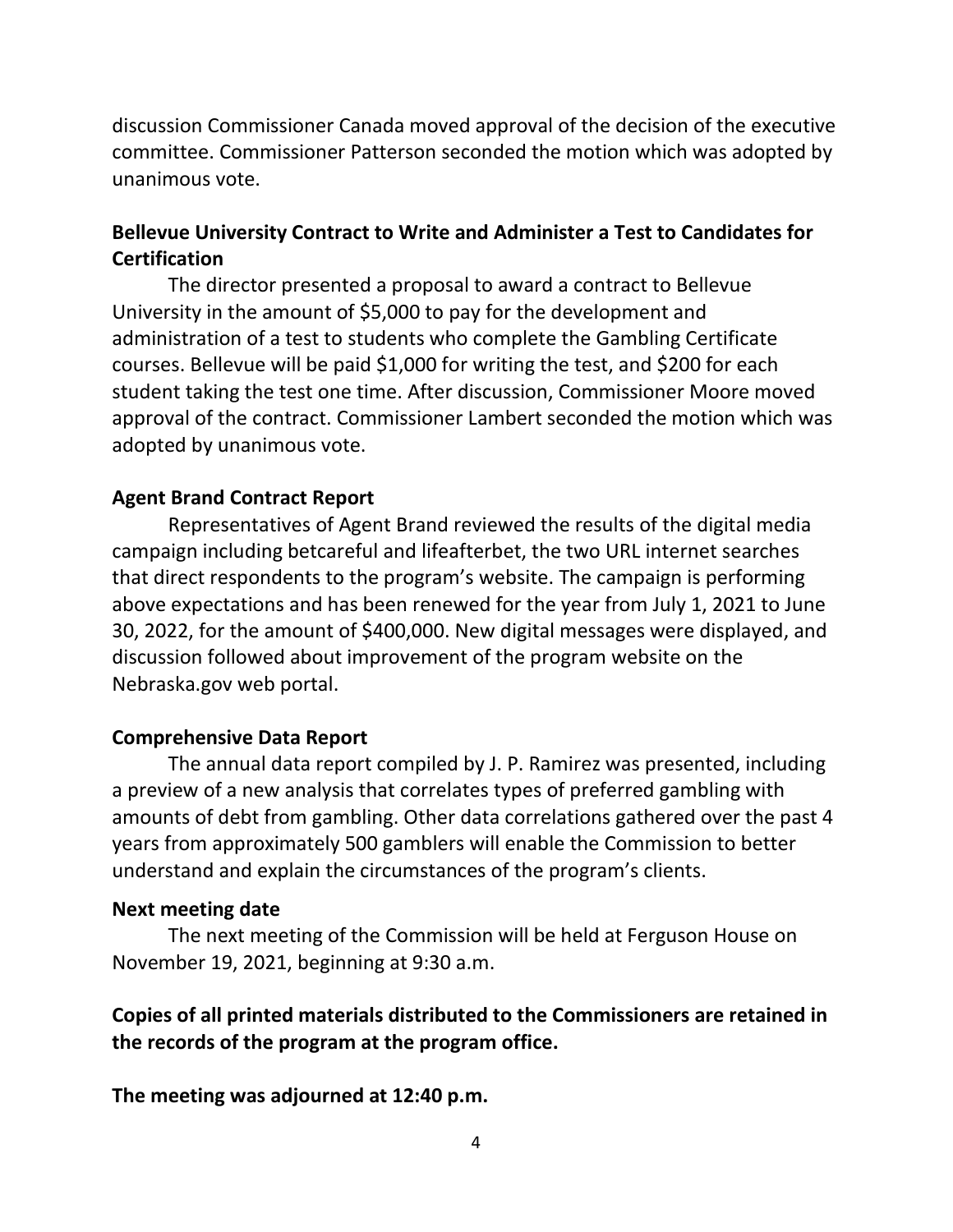**Attest:**

**Todd Zohner, Secretary of the Commission**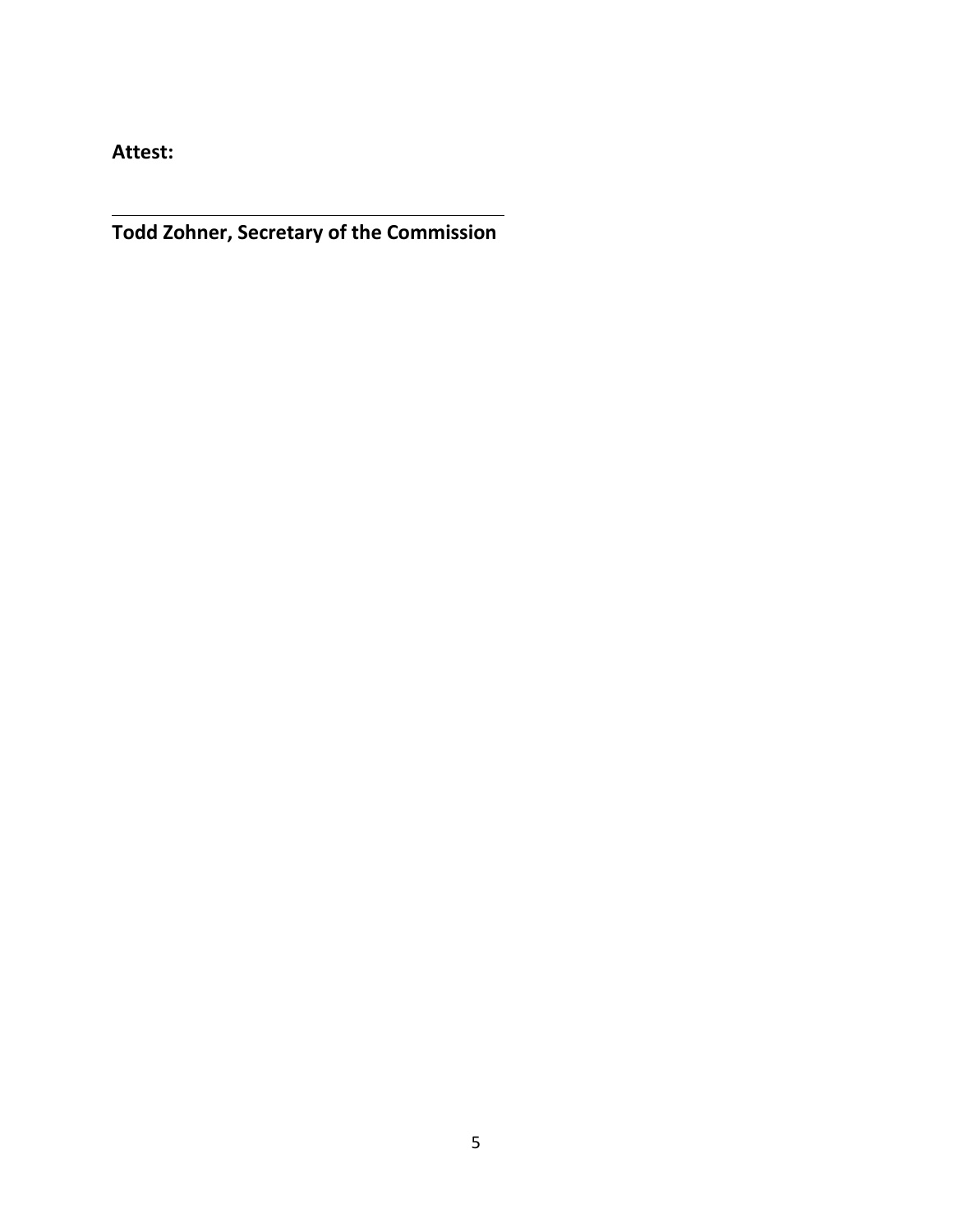#### **NEBRASKA COMMISSION ON PROBLEM GAMBLING AUGUST 20, 2021 DIRECTOR'S NARRATIVE REPORT**

#### **LEGISLATION**

**Casinos in Nebraska**. The new Racing and Gaming Commission has received a number of applications for new horse race track licenses, all of which anticipate development of a casino at a new track. On July 16 the Commission heard from representatives of Bellevue, York, North Platte, Norfolk, and Scottsbluff. There are news reports of an application due soon from Kimball. Since the Commission has not developed standards for approval of new track licenses, they have taken no action on these requests. It is unlikely that there will be many more than the six casinos located at the current race tracks, but we cannot be certain.

The Commission has hired a consultant to help develop basic casino regulations. No casino licenses can be issued until the regulations are in effect. This process will take at least a few months. There may be limited casino operations in Lincoln and Omaha by the end of this calendar year, but it appears more likely to be delayed until next year.

Among the regulations that the Commission is developing are standards for training casino staff to recognize and deal with addiction situations and voluntary self-exclusion by patrons who ask to be barred from the casino. Some of our counselors are reviewing drafts of these standards so we can offer comments.

An enormous quantity of behind-the-scenes work needs to be done before an effective regulatory agency will be ready for casinos to open for business. The Racing and Gaming Commission is going to be careful with this process and appears unwilling to be rushed.

When the Legislature convenes in January senators will introduce legislation to fill gaps in the casino bills from last session and possibly make some significant changes. One idea is a statutory limit on the number of casinos that can be licensed. Under the law today, there is no numerical limit except as one implied by the requirement to locate on race track grounds.

**Budget for 2021-22.** The Legislature adopted the biennial budget that authorizes Gamblers Assistance Program spending this year totaling \$ 2,132,507. This total includes our base budget developed over several years plus \$185,000 of anticipated revenue generated by the casinos. Since the casino tax revenue may not materialize, today's agenda **item 6** includes a revision to the current internal budget based on lower revenue.

#### **ADMINISTRATIVE SERVICES BUDGET AND FINANCIAL REPORTS: TAB 4**

The Department of Administrative Services Accounting and Budget Division reports behind **tab 4** dated **June 30, 2021**, show you the financial condition of the program from three different perspectives:

The **Program Summary** itemizes revenue and spending for the period July 1, 2020-June 30, 2021. Totals the year are on the second page of the report: **revenue \$1,898,660, and spending \$1,544,245**. Program revenue was about \$17,000 more than the year before, while overall spending was down more than \$350,000. The lower spending resulted from the spending cuts the Commission adopted last summer combined with effects of the pandemic; the stable revenue was a surprising result of more state lottery gambling than lottery managers had predicted.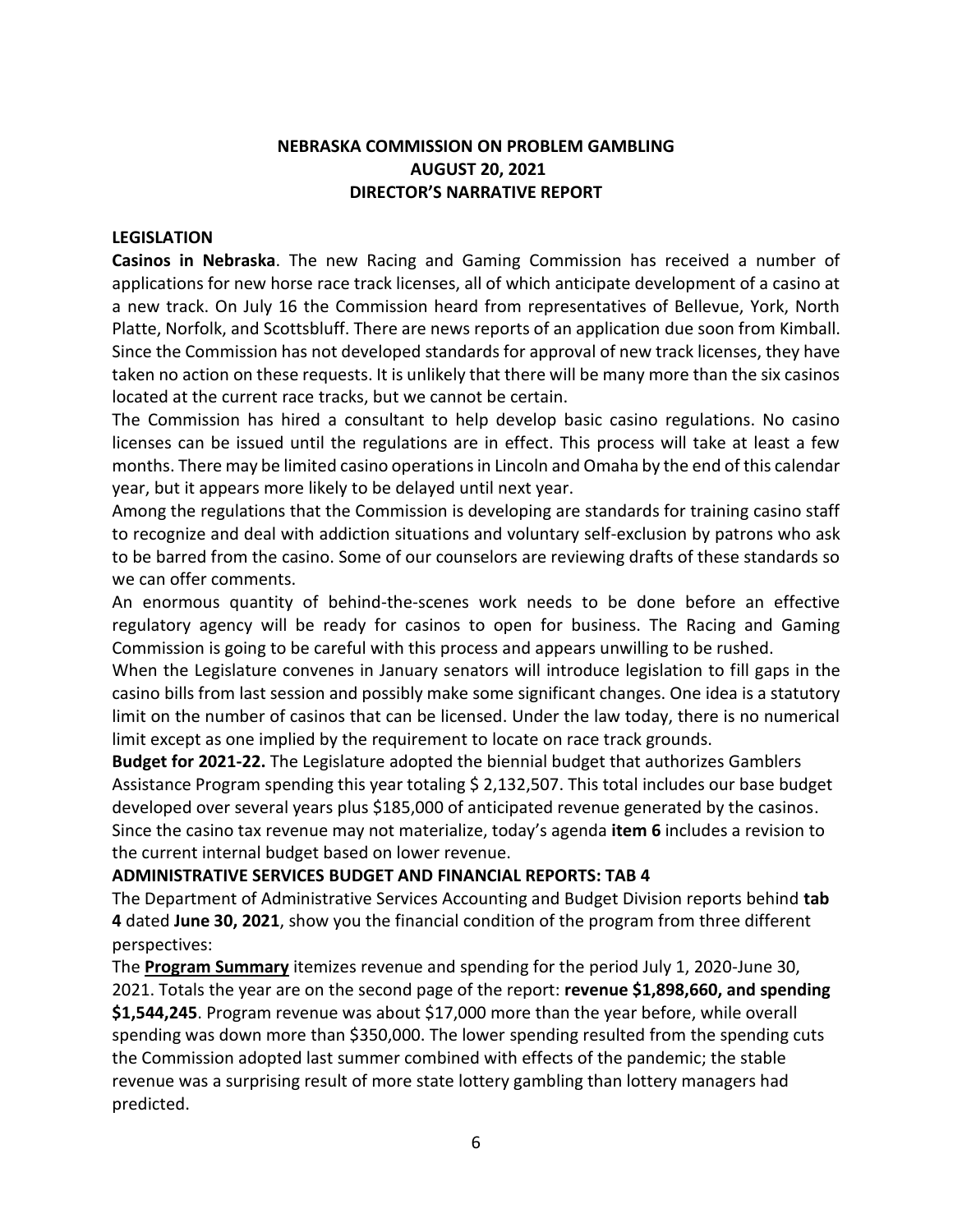The **Fund Summary by Fund** shows you the status of the Gamblers Assistance Fund, which is the main vehicle for the Program's revenue and spending. On the first page, far right column, on the line **Fund Equity Undesignated** shows cash on hand as of July 1, 2020 was **\$575,949.** Cash on hand on June 30 is shown on the top line, page 1, second column from the right under the heading **Account Balance Debit: \$930,364.** This is a \$354,415 increase in the program's cash position compared to a year ago – the net product of stable revenue and reduced spending.

The **Budget Status** Report shows you that 100% of the fiscal year had elapsed as of June 30, and our program had spent 72.48% of our approved budget. We have stayed under budget every year since 2013.

#### **INTERNAL OPERATIONS SPREAD SHEETS: TAB 5**

The Excel spreadsheets **Gamblers Assistance Contracts Performance** shows you the itemized results last year for the major categories of service. Near the bottom of the third page is a set of boxes with monthly overall totals. Here is a comparison to prior years:

- 233 new clients were admitted into our counseling services. Year before last, total new admissions were 174; year before that, the total was 205.
- An average of 185 admitted clients (not including short-term urgent care) attended counseling each month. Last year the average was 193, and the year before it was 219.
- Counselors were paid \$901,561 for counseling services. The year before the amount was \$1,155,833. Two years ago they were paid \$1,105,969.
- We no longer compensate counselors to perform outreach and education, and we terminated the policy of allowing a 5% overhead payment. These changes reduced program payments to counselors by over \$11,000 per month.

A second spreadsheet – **Itemized Cost of Counseling Service** - shows quantities and cost of the different items of counseling services at current rates of pay. Counselors were paid for 9,213 hours of individual counseling; a year ago, the total was 10,900 hours.

### **OTHER GAMBLING NEWS**

American gamblers demonstrated their resilience by spending record amounts on gambling in the first half of this year. The American Gaming Association reported overall revenue increases of more than 15% over the same period two years ago (comparisons to last year are affected by the pandemic, and therefore unhelpful). According to the AGA "2021 is on track to become the highest-grossing year in gaming industry history…" driven by consumer exuberance and expanded legalization. The growth "coincided with a continued high level of spend per casino visit…"

Nebraska is right in the middle of this trend. The Nebraska Lottery results from last year exceeded the game managers' expectations. The Charitable Gaming Division office just reported that \$175.7 million was wagered on Nebraska keno games in the first six months this year -- an increase of about 30% over prior years.

Last November's vote to allow casinos was not an aberration. Nebraskans are joining the rest of the nation by showing their interest in gambling.

These developments add urgency to our efforts to recruit more counselors for our program. Anne has arranged in-person visits with clinic facilities in South Sioux City and Grand Island to